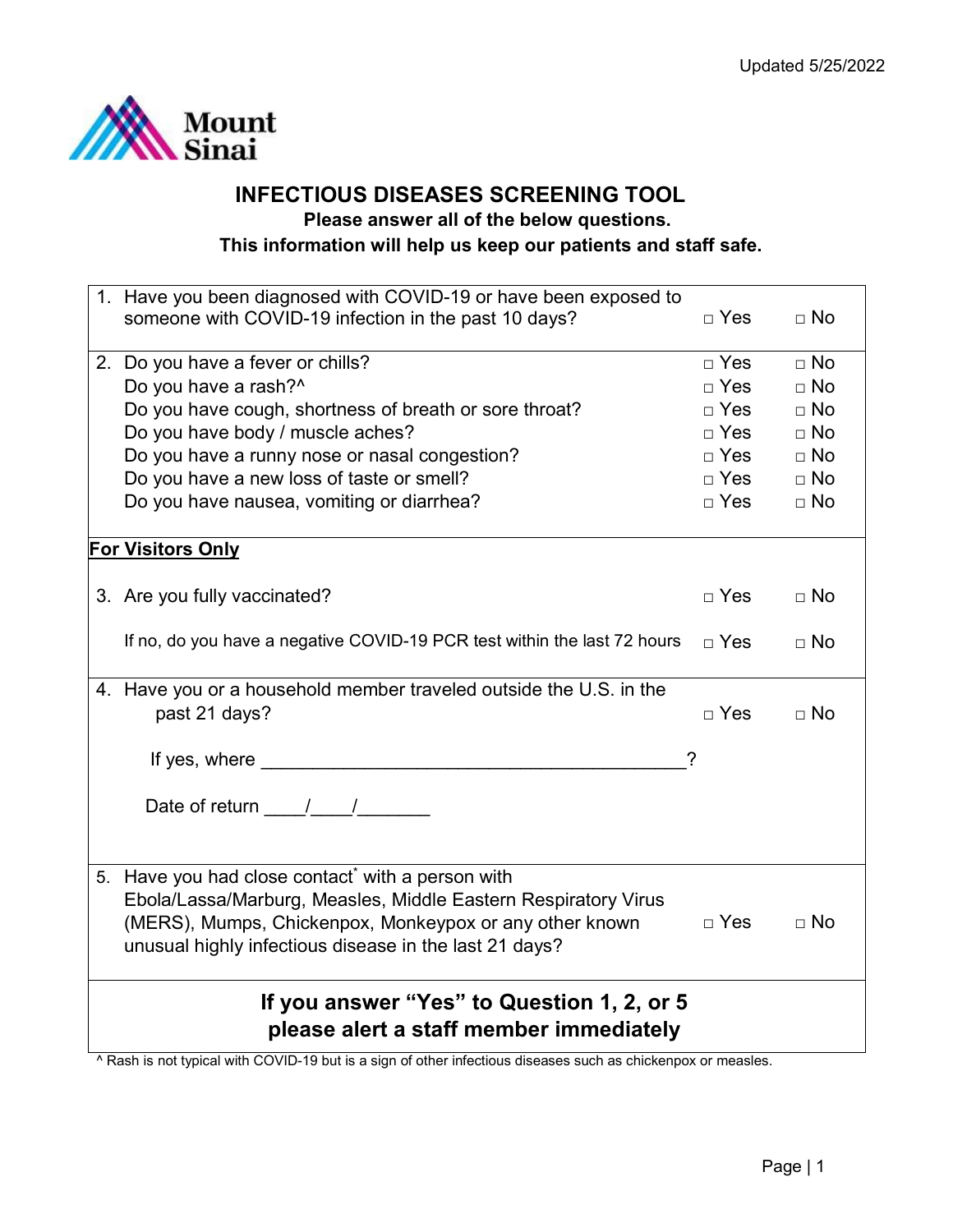## *Instructions to staff:*

# **IDENTIFY:**

If any of the following questions are positive:

| $\#$           | Question                                                                              | If yes                                                  |
|----------------|---------------------------------------------------------------------------------------|---------------------------------------------------------|
| $\overline{1}$ | If the patient or visitor has been diagnosed with                                     | Isolate the patient and ALERT YOUR SUPERVISOR;          |
|                | COVID-19 or have been exposed to someone                                              | If the visitor tested positive for COVID-19 in the last |
|                | with COVID-19 in the last 10 days                                                     | 10 days, ask them to leave and return only if           |
|                |                                                                                       | cleared from isolation. Visitors who are fully          |
|                |                                                                                       | vaccinated or even boosted are not allowed to visit     |
|                |                                                                                       | for at least 10 days after being exposed to             |
|                |                                                                                       | someone with COVID-19.                                  |
| $\overline{2}$ | Symptoms concerning for COVID-19 and other                                            | Isolate the patient and ALERT YOUR SUPERVISOR.          |
|                | highly infectious disease                                                             | If the person reports a rash, go to Q4. A visitor who   |
|                |                                                                                       | reports presence of symptoms of COVID-19 should         |
|                |                                                                                       | not be allowed entry; advise them to seek medical       |
|                |                                                                                       | care if not already done.                               |
| 3              | All visitors except for are required to show                                          | Check for vaccination status; the following are         |
|                | proof of full vaccination status or show a                                            | acceptable documents:                                   |
|                |                                                                                       |                                                         |
|                | negative PCR test in the last 72 hours.<br>Exceptions to this are Labor and Delivery, | CDC Vaccination Card (digital photo or                  |
|                | Postpartum, Pediatric units, caregivers of                                            | photocopy acceptable) or vaccination card               |
|                | patients with intellectual, developmental, or                                         | issued by a foreign government                          |
|                |                                                                                       | NYC Vaccination Record or other official                |
|                | other cognitive disability, and end of life<br>situations.                            | immunization record, including from a health            |
|                |                                                                                       | care provider (digital photo or photocopy of this       |
|                |                                                                                       | card acceptable)                                        |
|                | If the visitor does not documentation of either                                       | NYC COVID Safe App                                      |
|                | full vaccination or a negative PCR test                                               | <b>CLEAR Health Pass:</b>                               |
|                | collected within 72 hours of the visit, they                                          | NYSDOH Excelsior Pass (or Excelsior Pass<br>$\bullet$   |
|                | should not be allowed entry.                                                          | Plus)                                                   |
|                |                                                                                       |                                                         |
|                | Fully vaccinated is defined as two weeks after                                        | If not fully vaccinated, ask the visitor for proof of a |
|                | 2 doses of the mRNA COVID-19 vaccines                                                 | negative COVID-19 PCR test collected within 72          |
|                | (Pfizer/BioNTech or Moderna) or 1 dose of the                                         | hours of the visit.                                     |
|                | Jannsen/Johnson and Johnson COVID-19                                                  |                                                         |
|                | vaccine.                                                                              |                                                         |
|                |                                                                                       |                                                         |
|                | Fully vaccinated is defined as two weeks after                                        |                                                         |
|                | 2 doses of the following WHO- approved                                                |                                                         |
|                | COVID-19 vaccines:                                                                    |                                                         |
|                | Astra Zeneca                                                                          |                                                         |
|                | Sinopharm                                                                             |                                                         |
|                | Sinovac                                                                               |                                                         |
|                | Covaxin                                                                               |                                                         |
|                | Novavax                                                                               |                                                         |
|                |                                                                                       |                                                         |
|                | Receipt of a combination of at least two doses                                        |                                                         |
|                | of the vaccines above is also considered fully                                        |                                                         |
|                | vaccinated.                                                                           |                                                         |
| 4              | If the patient/visitor or their escort has traveled                                   | If Yes, record the country they traveled to and date of |
|                | internationally in the last 21 days                                                   | return. Clarify if they have any of the symptoms in Q2. |
|                |                                                                                       |                                                         |